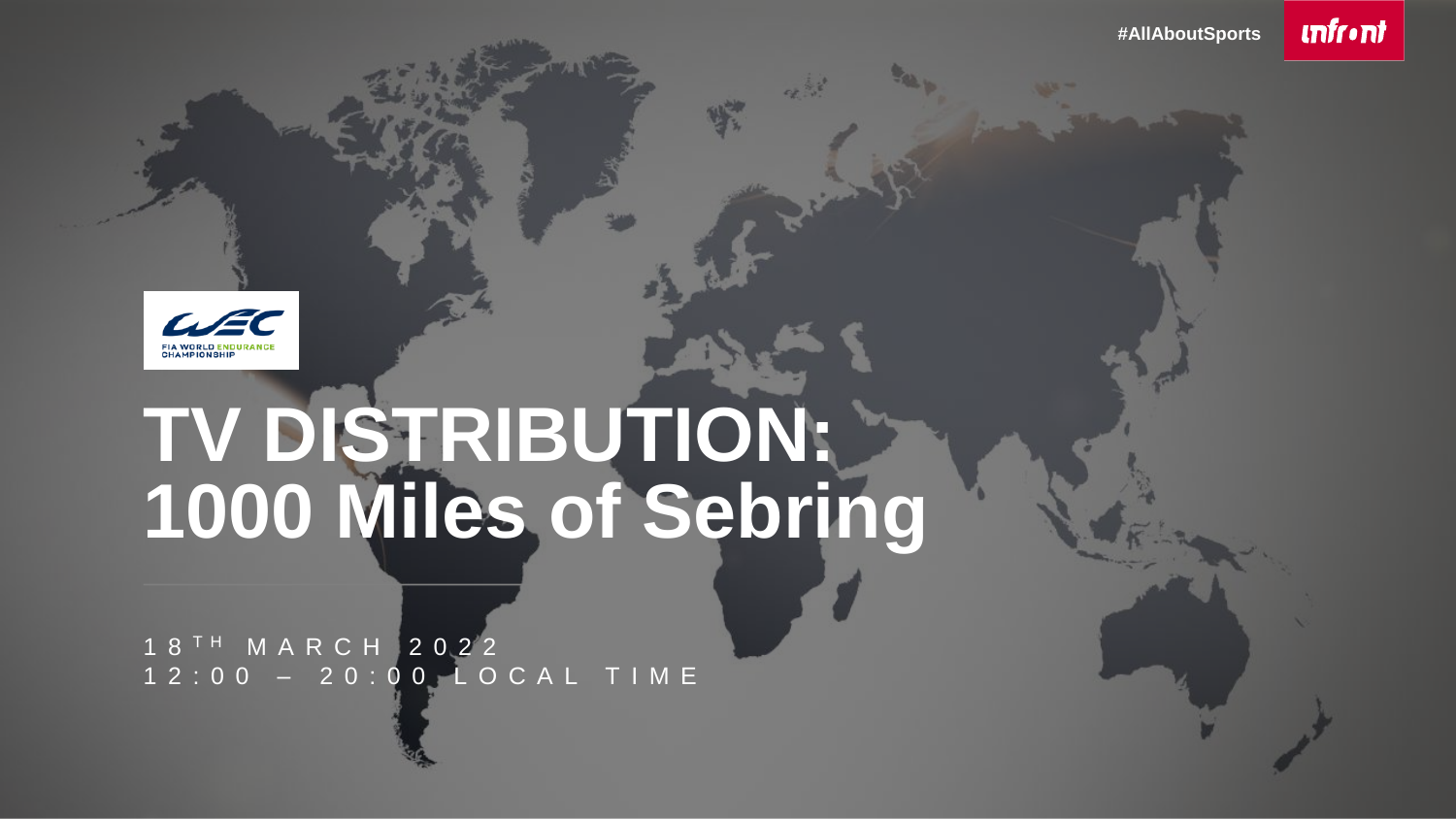**#AllAboutSports**

**unfront** 

### **FIA WEC 2022 Broadcast Partners**

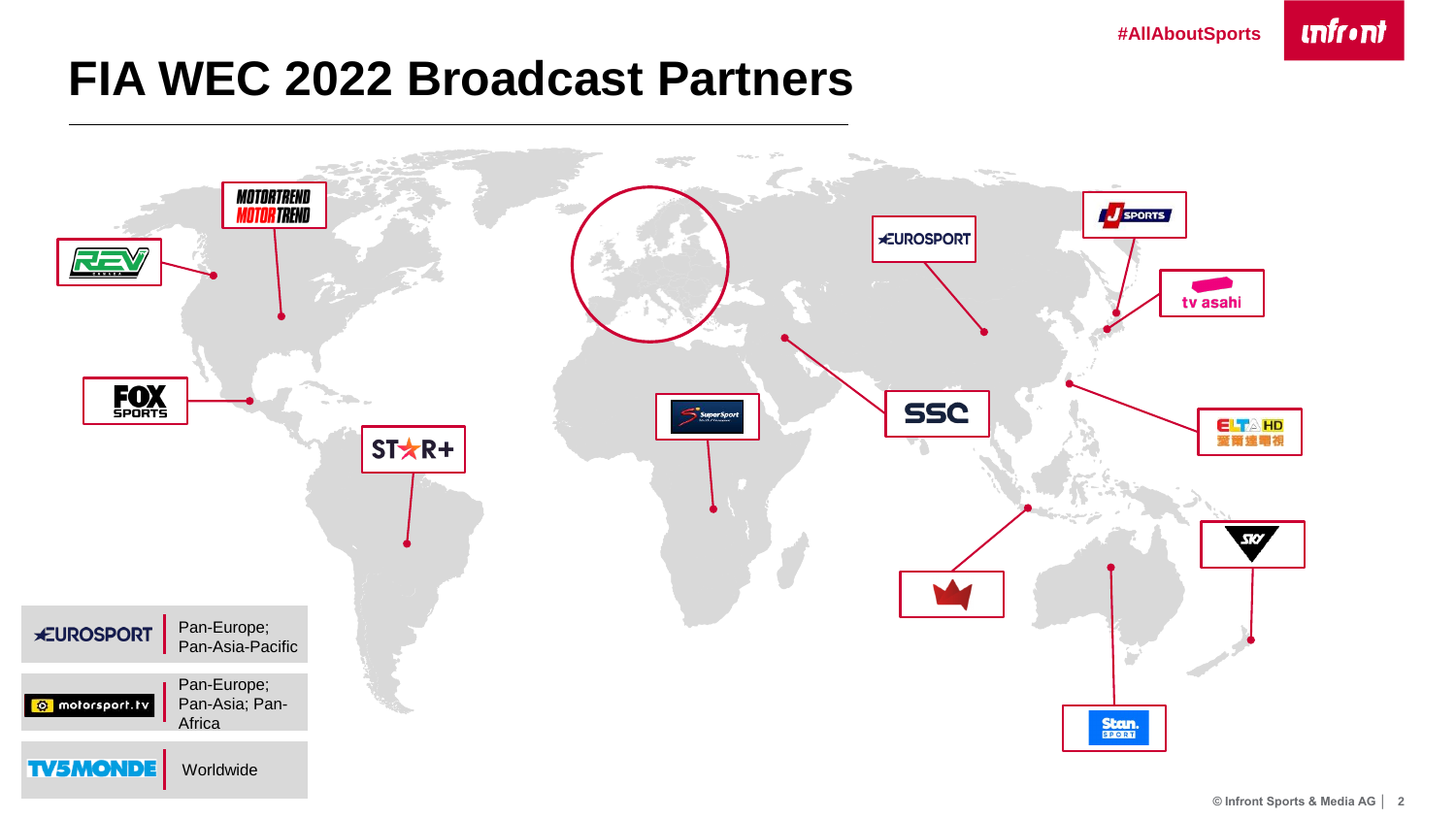#### **unfront**

### **FIA WEC 2022 Broadcast Partners**

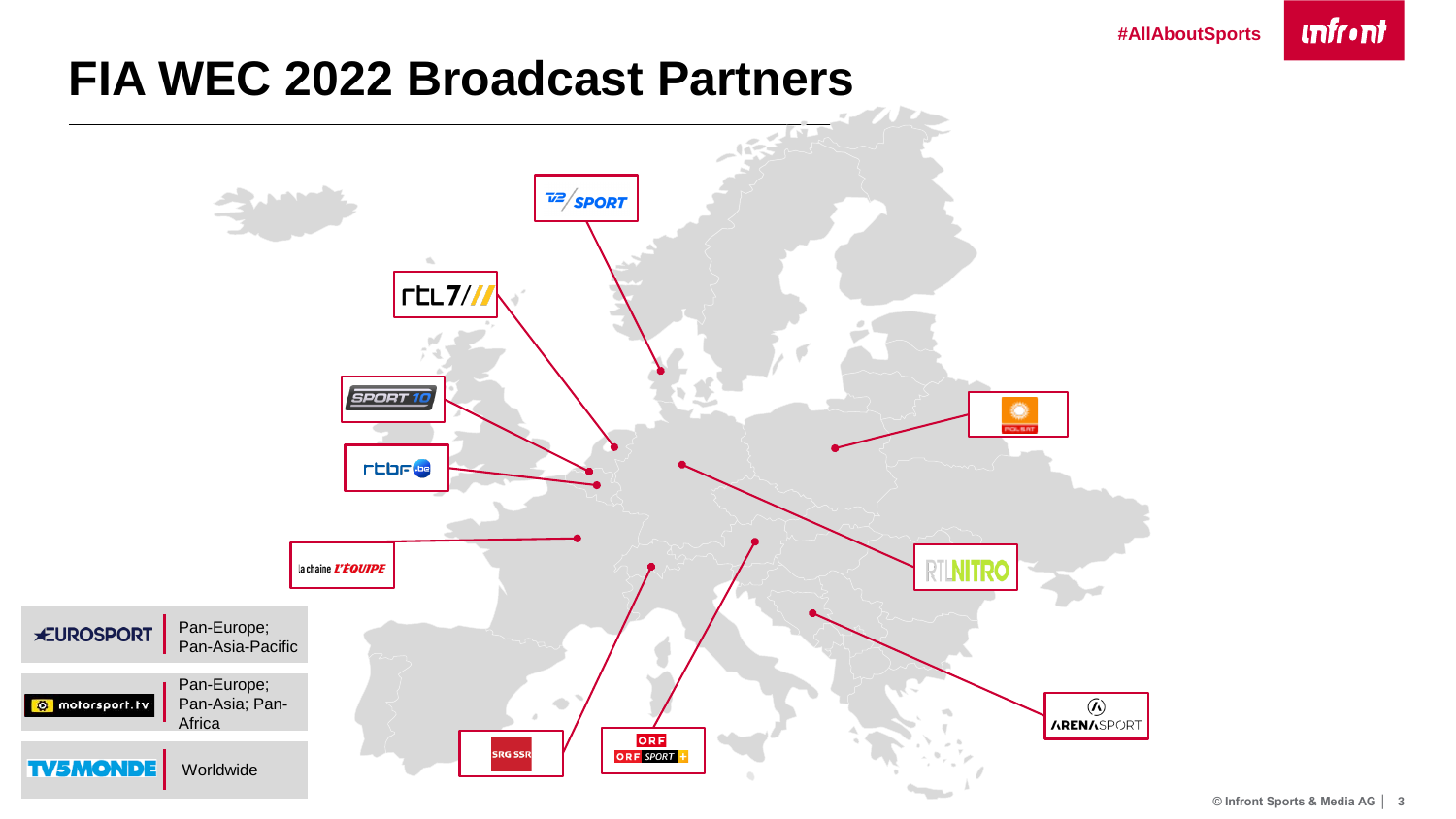

# **Pan-European Broadcasters**

| <b>Broadcaster</b> | <b>Territories</b> | <b>Info</b> | Live                        | <b>Highlights</b><br><b>News</b><br>Local time unless stated |
|--------------------|--------------------|-------------|-----------------------------|--------------------------------------------------------------|
| <b>*EUROSPORT</b>  | Pan-Europe         | Pay TV      | Live &<br>Highlights        | Live: 18:25 - 01:30 CET<br>HLs: 22/03 22:00                  |
| <b>*EUROSPORT</b>  | France             | Pay TV      | Live &<br>Highlights        | Live: 20:35 - 01:30 CET<br>HLs: 22/03 22:00                  |
| <b>*EUROSPORT</b>  | Germany/DACH       | Free-to-Air | Live &<br><b>Highlights</b> | Live: 18:25 - 01:30 CET<br>HLs: 22/03 22:00                  |
| <b>*EUROSPORT</b>  | <b>UK</b>          | Pay TV      | Live &<br>Highlights        | Live: 18:25 - 01:30 CET<br>HLs: 22/03 21:00                  |
|                    |                    |             |                             | $\mathbf{v}_b$                                               |

 $\alpha$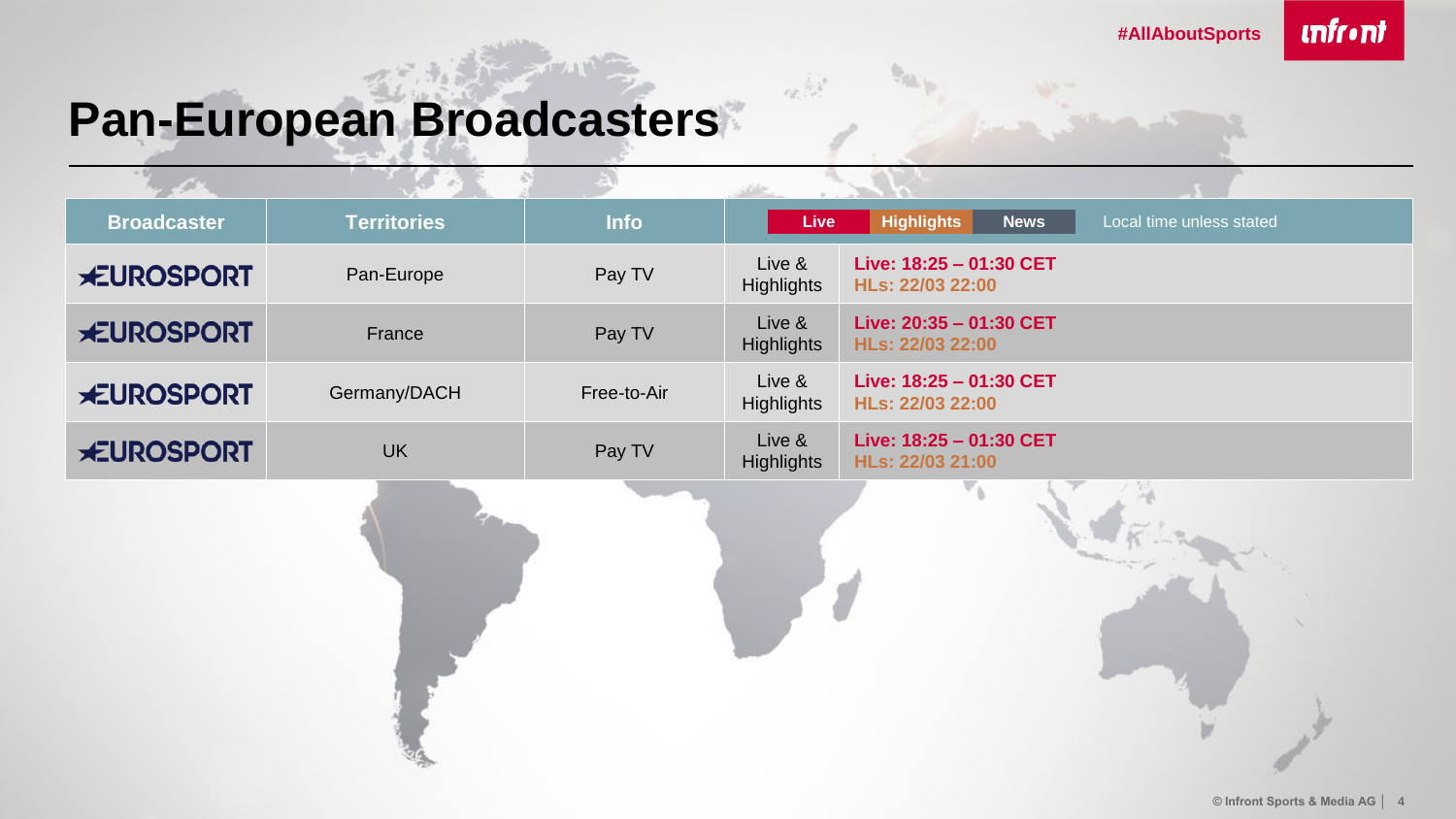

# **European Broadcasters**

 $-25 - 1$ 

| <b>Broadcaster</b>                | <b>Territories</b>                                                                                              | Info        | Live                        | <b>Highlights</b><br><b>News</b><br>Local time unless stated |
|-----------------------------------|-----------------------------------------------------------------------------------------------------------------|-------------|-----------------------------|--------------------------------------------------------------|
| ORF SPORT +                       | Austria                                                                                                         | Free-to-Air | Live &<br>Highlights        | Live: 17:15 - 19:00; 23:00 - 01:05<br>HLs: 31/03 19:00       |
| $\mathbf{V}$<br><b>ARENASPORT</b> | Balkans (Bosnia and<br>Herzegovina, Croatia,<br>Kosovo, North Macedonia,<br>Montenegro, Serbia and<br>Slovenia) | Pay TV      | Live &<br>Highlights        | Last two hours live<br>HLs: exact date/time tbc              |
| <b>rtbr@</b>                      | Belgium                                                                                                         | Free-to-Air | Live &<br>Highlights        | <b>News Access</b>                                           |
| SPORT                             | Belgium                                                                                                         | Pay TV      | Live &<br><b>Highlights</b> | <b>Full Race Live</b><br>HLs: 23/03 (multiple repeats)       |
| <b>SPORT</b>                      | Denmark                                                                                                         | Pay TV      | Live &<br>Highlights        | Last two hours delayed (exact time tbc)                      |
| la chaine <i>L'ÉQUIPE</i>         | France                                                                                                          | Free-to-Air | Live &<br><b>Highlights</b> | Live: last hour & podium live                                |

第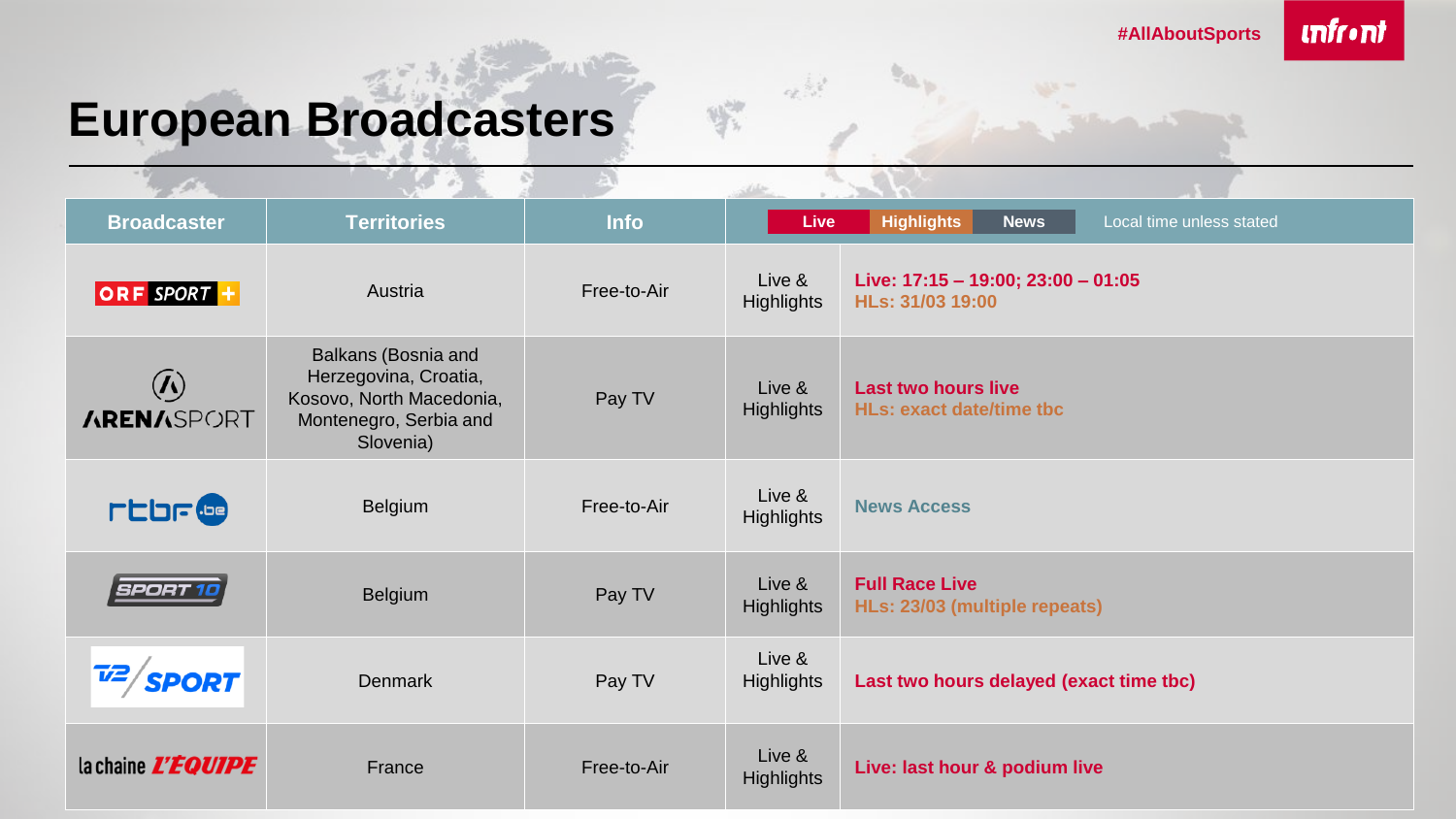

# **European Broadcasters**

松下山の

| <b>Broadcaster</b>  | <b>Territories</b>       | Info                 | <b>Live</b>          | <b>Highlights</b><br><b>News</b><br>Local time unless stated |
|---------------------|--------------------------|----------------------|----------------------|--------------------------------------------------------------|
| <b>RTINITRO</b>     | Germany/DACH             | Free-to-Air          | Live &<br>Highlights | Live: 23:00 - 01:30                                          |
| $\Gamma$ LL $7$ /// | Netherlands & Luxembourg | Free-to-Air          | Live &<br>Highlights | HLs: 27/03 15:00                                             |
| 美美<br>POLSAT        | Poland                   | Free-to-Air & Pay TV | Live &<br>Highlights | Live: 17:00 - 17:30; 22:30 - 01:00<br>HLs: 22/03 21:00       |
| <b>SRG SSR</b>      | Switzerland              | Free-to-Air          | <b>News</b>          | <b>News Access</b>                                           |
|                     |                          |                      |                      |                                                              |

第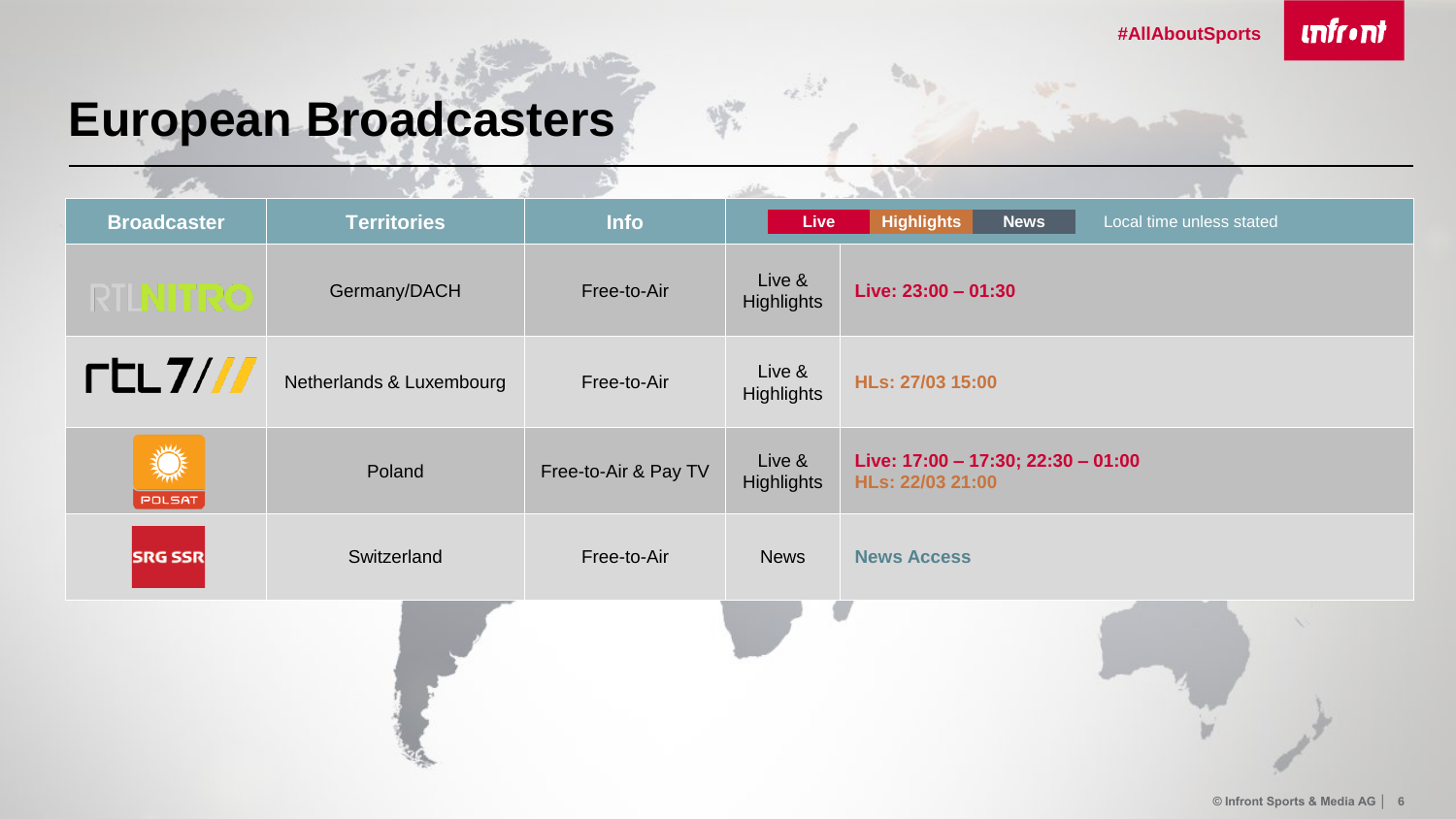

# **Asia-Pacific Broadcasters**

 $\frac{1}{\sqrt{2}}\sum_{i=1}^{n-1}\frac{1}{\sqrt{2}}\sum_{i=1}^{n-1}\frac{1}{\sqrt{2}}\sum_{i=1}^{n-1}\frac{1}{\sqrt{2}}\sum_{i=1}^{n-1}\frac{1}{\sqrt{2}}\sum_{i=1}^{n-1}\frac{1}{\sqrt{2}}\sum_{i=1}^{n-1}\frac{1}{\sqrt{2}}\sum_{i=1}^{n-1}\frac{1}{\sqrt{2}}\sum_{i=1}^{n-1}\frac{1}{\sqrt{2}}\sum_{i=1}^{n-1}\frac{1}{\sqrt{2}}\sum_{i=1}^{n-1}\frac{1}{\sqrt{2}}$ 

|                      |                    |              |                      | $\sim \nu$                                                   |
|----------------------|--------------------|--------------|----------------------|--------------------------------------------------------------|
| <b>Broadcaster</b>   | <b>Territories</b> | Info         | Live                 | <b>Highlights</b><br><b>News</b><br>Local time unless stated |
| <b>*EUROSPORT</b>    | Pan-APAC           | Pay TV       | Live &<br>Highlights | <b>Full Race Live</b><br>HLs: 22/03 24:00                    |
| $\mathbf{C}$         | Australia          | Free-to-Air  | Live &<br>Highlights |                                                              |
| <b>SPORTS</b>        | Japan              | <b>BS/CS</b> | Live &<br>Highlights | <b>Full Race Live</b><br>HLs: 21/03 22:45 (multiple repeats) |
| tv asahi             | Japan              | Free-to-Air  | <b>Clips</b>         | <b>Various clips</b>                                         |
| $\mathbf{w}$         | New Zealand        | Pay TV       | Live &<br>Highlights | <b>Full Race Live</b><br>HLs: 23/03 18:00 (multiple repeats) |
| $E$ $\rightarrow$ HD | Taiwan             | Pay TV       | Highlights           | HLs: exact date/time tbc but in April                        |

 $\alpha_{\rm C} \approx 10^{10}$ 

 $\mathcal{H}^{\text{op}}_{\lambda}$ 

**© Infront Sports & Media AG │ 7**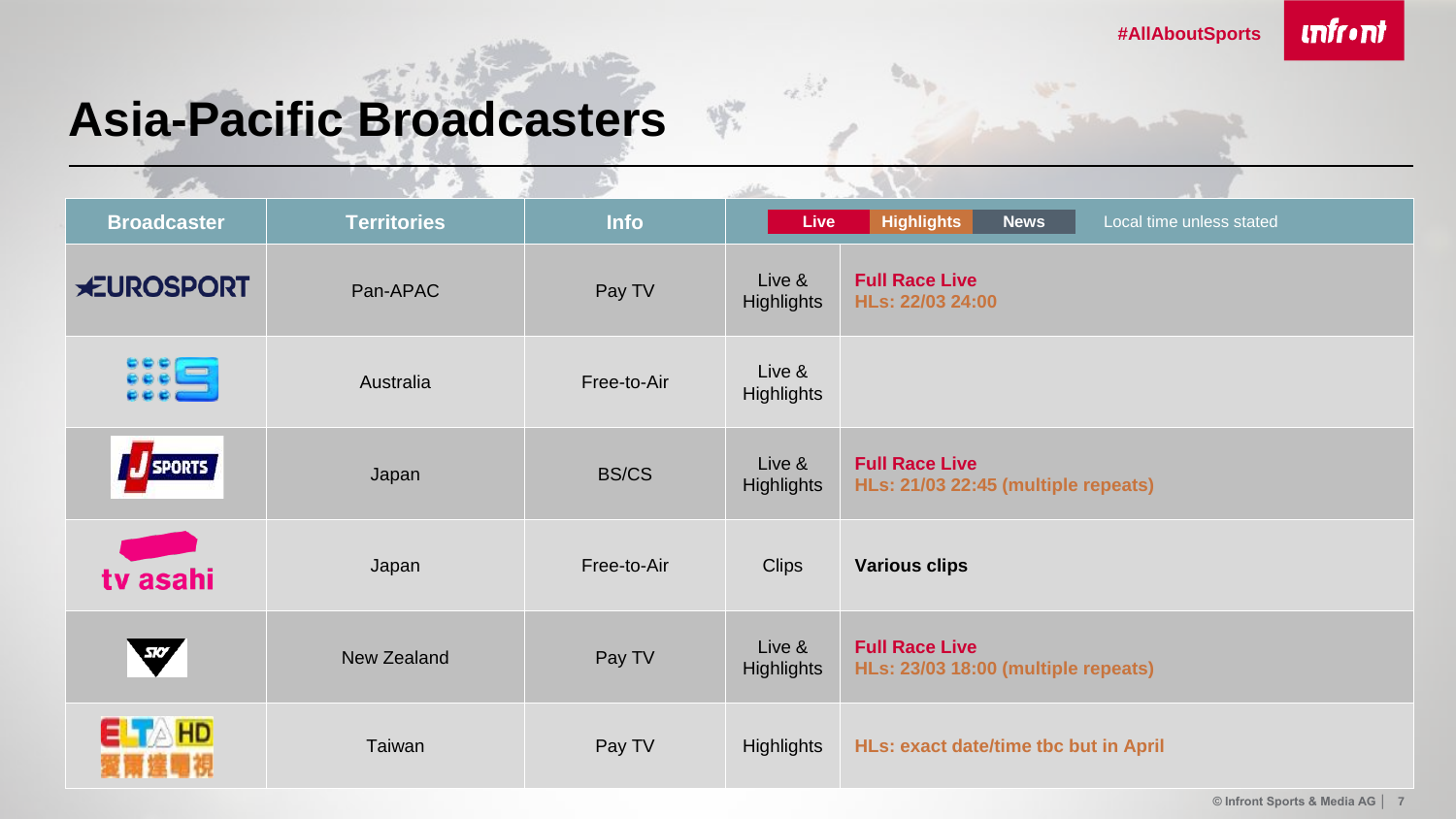

### **Americas Broadcasters**

 $\frac{1}{\sqrt{2}}\sum_{i=1}^{N-1}\frac{1}{i}$ 

| <b>Broadcaster</b> | <b>Territories</b> | Info   | Live                 | <b>Highlights</b><br>Local time unless stated<br><b>News</b> |
|--------------------|--------------------|--------|----------------------|--------------------------------------------------------------|
| <b>MOTORTREND</b>  | Canada & USA       | Pay TV | Live &<br>Highlights | <b>Full Race Live</b>                                        |
|                    | Canada             | Pay TV | Highlights           |                                                              |
| <b>FOX</b>         | Mexico             | Pay TV | Live &<br>Highlights | Live: 10:00 - 13:00; 15:00 - 18:00                           |
|                    |                    |        |                      | $\sim$                                                       |

 $\label{eq:Ricci} \mathcal{O}_{\mathcal{K}_i} \overset{\text{def}}{\sim} \mathcal{O}_{\mathcal{K}_i}$ 

 $\psi_{\lambda}^{\rm dr}$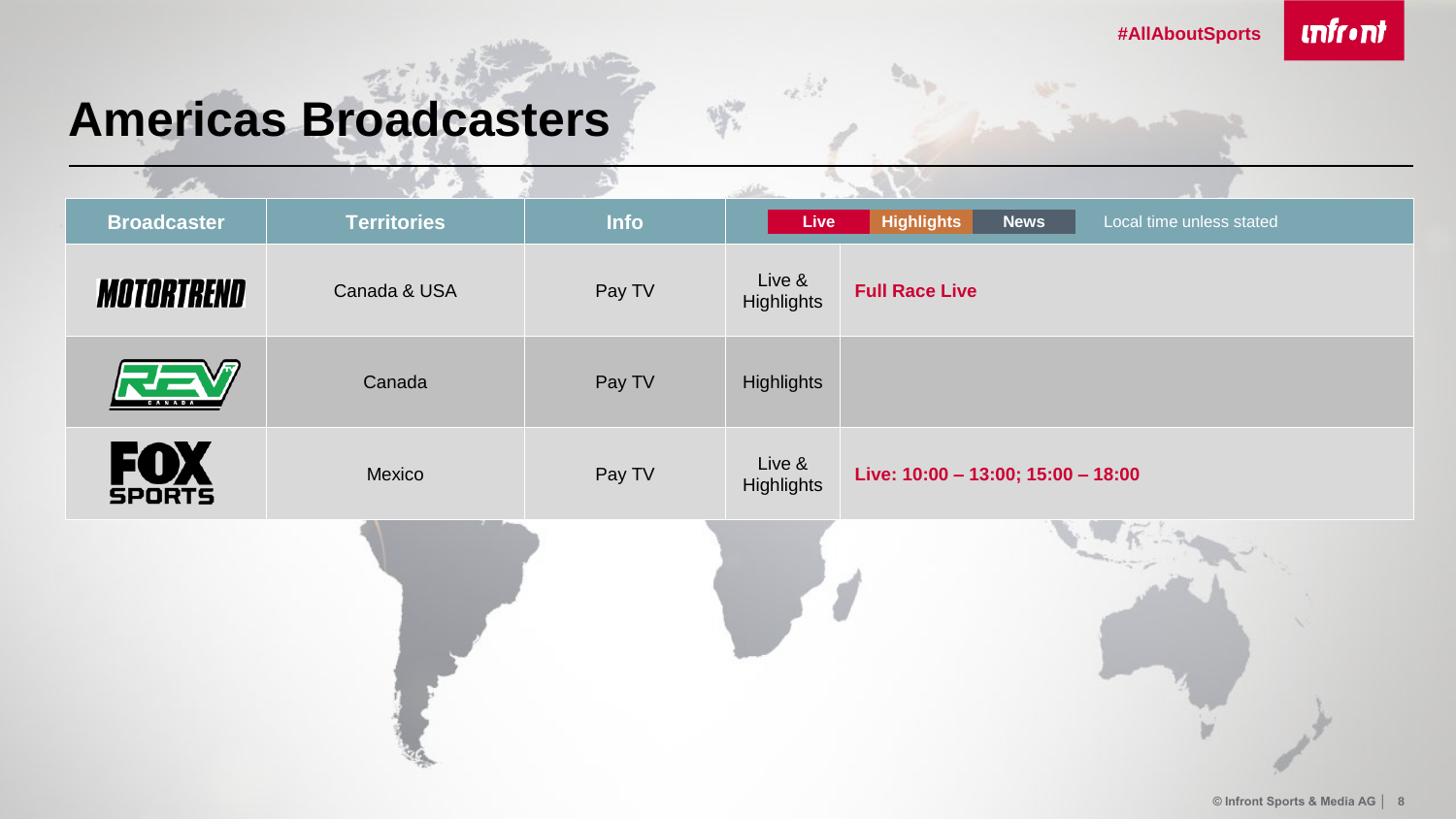

# **Pan-African, MENA and Other Broadcasters**

| <b>Broadcaster</b> | <b>Territories</b> | Info        | Live                 | <b>Highlights</b>                         | <b>News</b> | Local time unless stated |
|--------------------|--------------------|-------------|----------------------|-------------------------------------------|-------------|--------------------------|
| <b>SuperSport</b>  | Pan-Africa         | Pay TV      | Live &<br>Highlights | <b>Full Race Live</b><br>HLs: 22/03 20:00 |             |                          |
| <b>SSC</b>         | Pan-MENA           | Pay TV      | Live &<br>Highlights |                                           |             |                          |
| <b>TV5MONDE</b>    | Worldwide          | Free-to-Air | Highlights           |                                           |             |                          |
|                    |                    |             |                      |                                           |             |                          |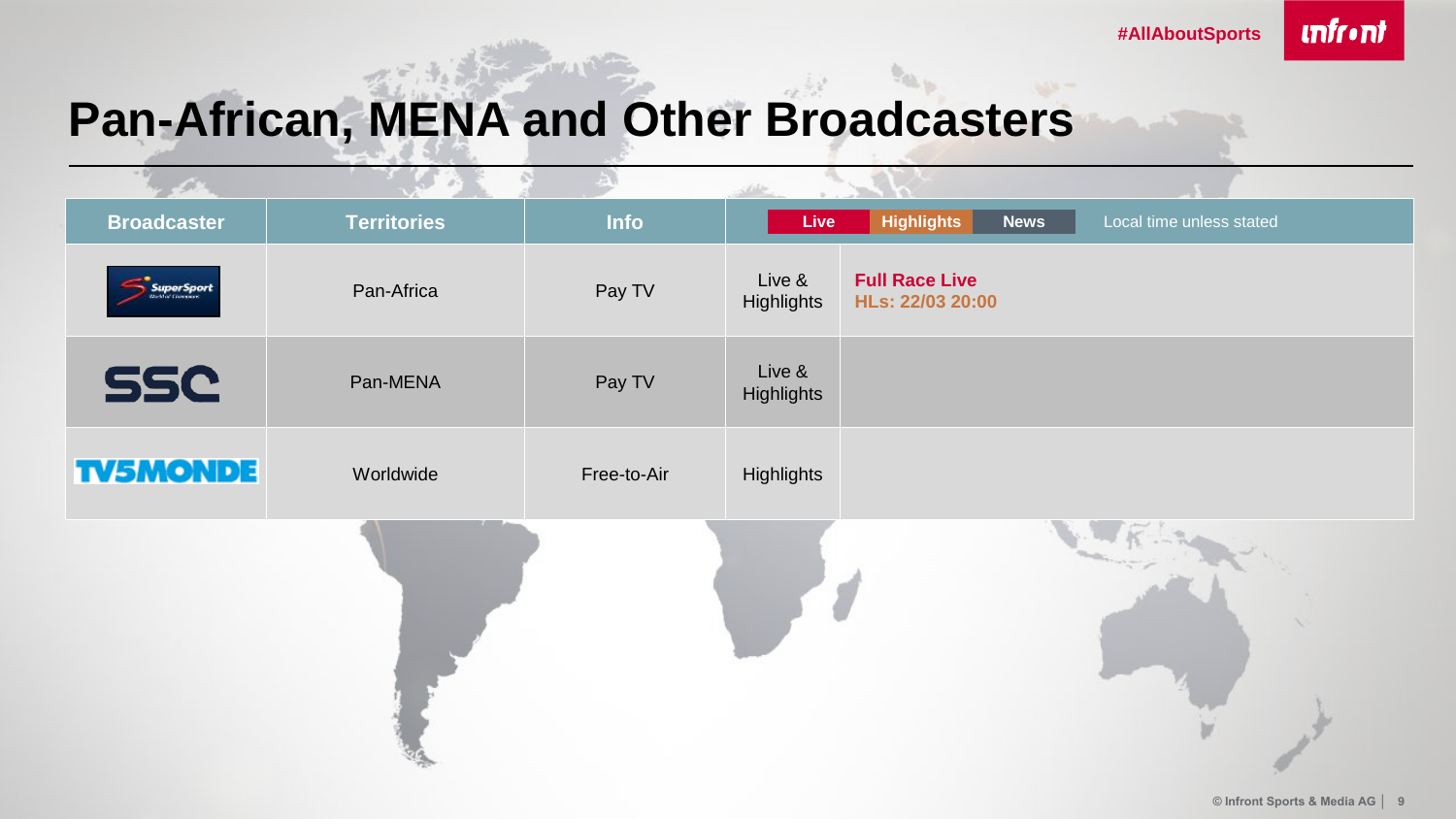

### **Online Broadcasters**

 $\mathcal{L}_{\mathcal{A}}$ 

 $\frac{1}{\sqrt{2}}\sum_{i=1}^{n-1}\frac{1}{\sqrt{2}}\sum_{i=1}^{n-1}\frac{1}{\sqrt{2}}\sum_{i=1}^{n-1}\frac{1}{\sqrt{2}}\sum_{i=1}^{n-1}\frac{1}{\sqrt{2}}\sum_{i=1}^{n-1}\frac{1}{\sqrt{2}}\sum_{i=1}^{n-1}\frac{1}{\sqrt{2}}\sum_{i=1}^{n-1}\frac{1}{\sqrt{2}}\sum_{i=1}^{n-1}\frac{1}{\sqrt{2}}\sum_{i=1}^{n-1}\frac{1}{\sqrt{2}}\sum_{i=1}^{n-1}\frac{1}{\sqrt{2}}$ 

| <b>Contract Contract Contract</b> |                                   |          |                             | <b><i>Property of the Contract of the Contract</i></b>       |
|-----------------------------------|-----------------------------------|----------|-----------------------------|--------------------------------------------------------------|
| <b>Broadcaster</b>                | <b>Territories</b>                | Info     | <b>Live</b>                 | <b>Highlights</b><br><b>News</b><br>Local time unless stated |
| <b>EUROSPORT PLAYER</b>           | Pan-Europe & Pan-Asia-<br>Pacific | Internet | Live &<br><b>Highlights</b> | <b>Full Race Live</b><br><b>HLs available online</b>         |
| ORF TVTHEK                        | Austria                           | Internet | Live &<br><b>Highlights</b> | <b>Full Race Live</b><br><b>HLs available online</b>         |
| O <sub>duvo</sub>                 | Belgium                           | Internet | Live &<br><b>Highlights</b> | <b>Full Race Live</b><br><b>HLs available online</b>         |
| $\overline{v^2}/P LAY$            | <b>Denmark</b>                    | Internet | Live &<br>Highlights        | <b>Full Race Live</b>                                        |
| <b>L'EQUIPE.FR</b>                | France                            | Internet | Live &<br>Highlights        | <b>Full Race Live</b><br><b>HLs available online</b>         |
| sport.de                          | Germany                           | Internet | Live &<br>Highlights        | Live: 16:45 - 23:05                                          |

 $\alpha$ 

家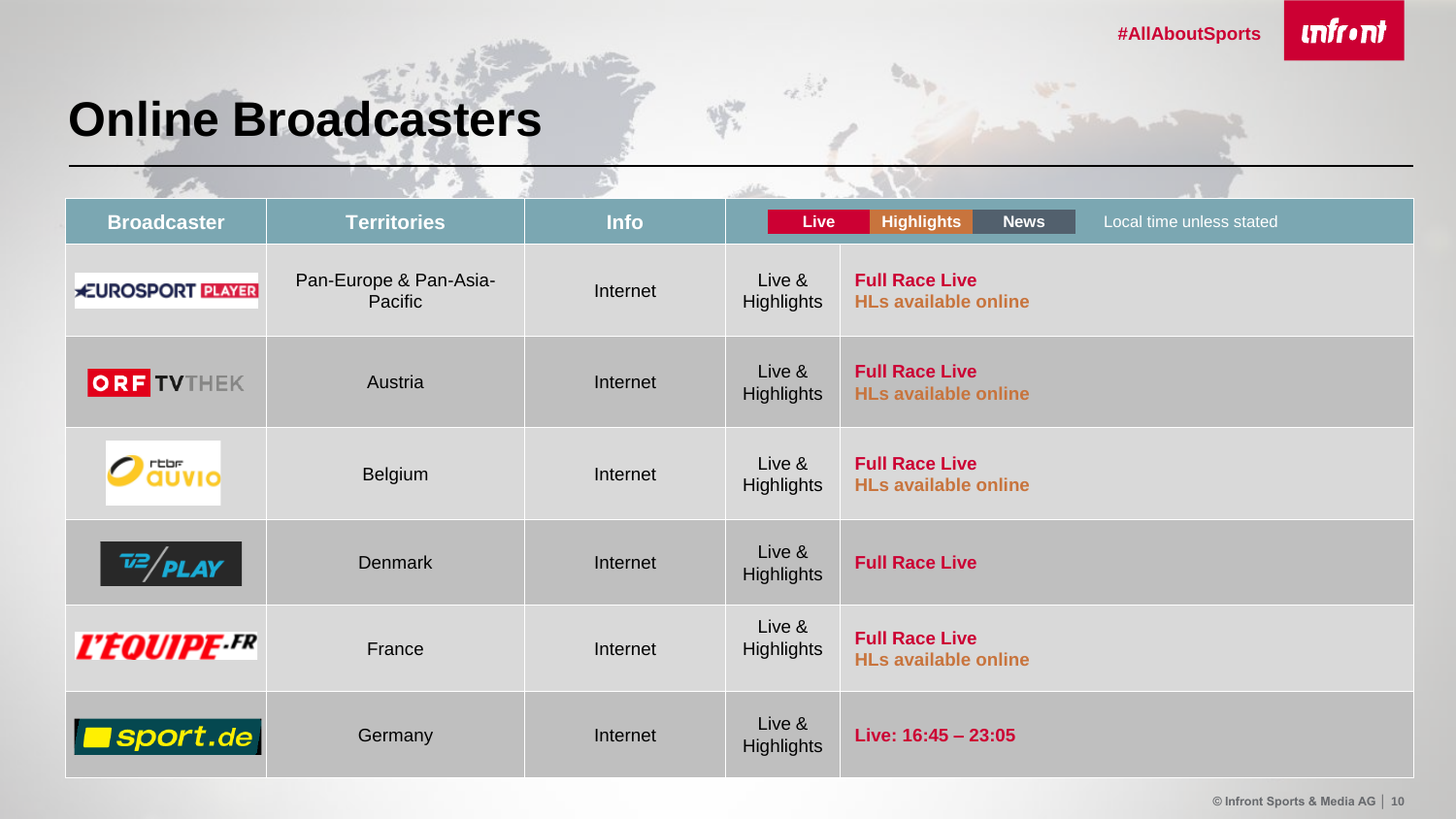

### **Online Broadcasters**

 $\mathcal{P}^{(1)}_{\mathcal{A}(\mathcal{A})}$ 

| <b>COLLECTION</b>             |                          |             |                             | and the state of the state                                                 |
|-------------------------------|--------------------------|-------------|-----------------------------|----------------------------------------------------------------------------|
| <b>Broadcaster</b>            | <b>Territories</b>       | <b>Info</b> | <b>Live</b>                 | <b>Highlights</b><br>Local time unless stated<br><b>News</b>               |
| $\top$<br>$\mathsf R$<br>╺╋   | Germany                  | Internet    | Live &<br><b>Highlights</b> | Live: 23:00 - 01:30                                                        |
| $\overline{\phantom{a}}$<br>R | Germany                  | Internet    | Live &<br><b>Highlights</b> | HLs: 22/03 (exact time tbc)                                                |
| videoland.                    | Netherlands & Luxembourg | Internet    | Live &<br><b>Highlights</b> | <b>Full Race Live</b><br><b>HLs available online</b>                       |
|                               | Indonesia                | Internet    | Live &<br><b>Highlights</b> | <b>Full Race Live</b><br><b>HLs available online</b>                       |
| <b>Stan.</b>                  | Australia                | Internet    | Live &<br>Highlights        | <b>Full Race Live (incl. qualification)</b><br><b>HLs available online</b> |
|                               | USA & Canada             | Internet    | Live &<br><b>Highlights</b> | <b>Full Race Live (incl. qualification)</b><br><b>HLs available online</b> |

 $\alpha$ 

家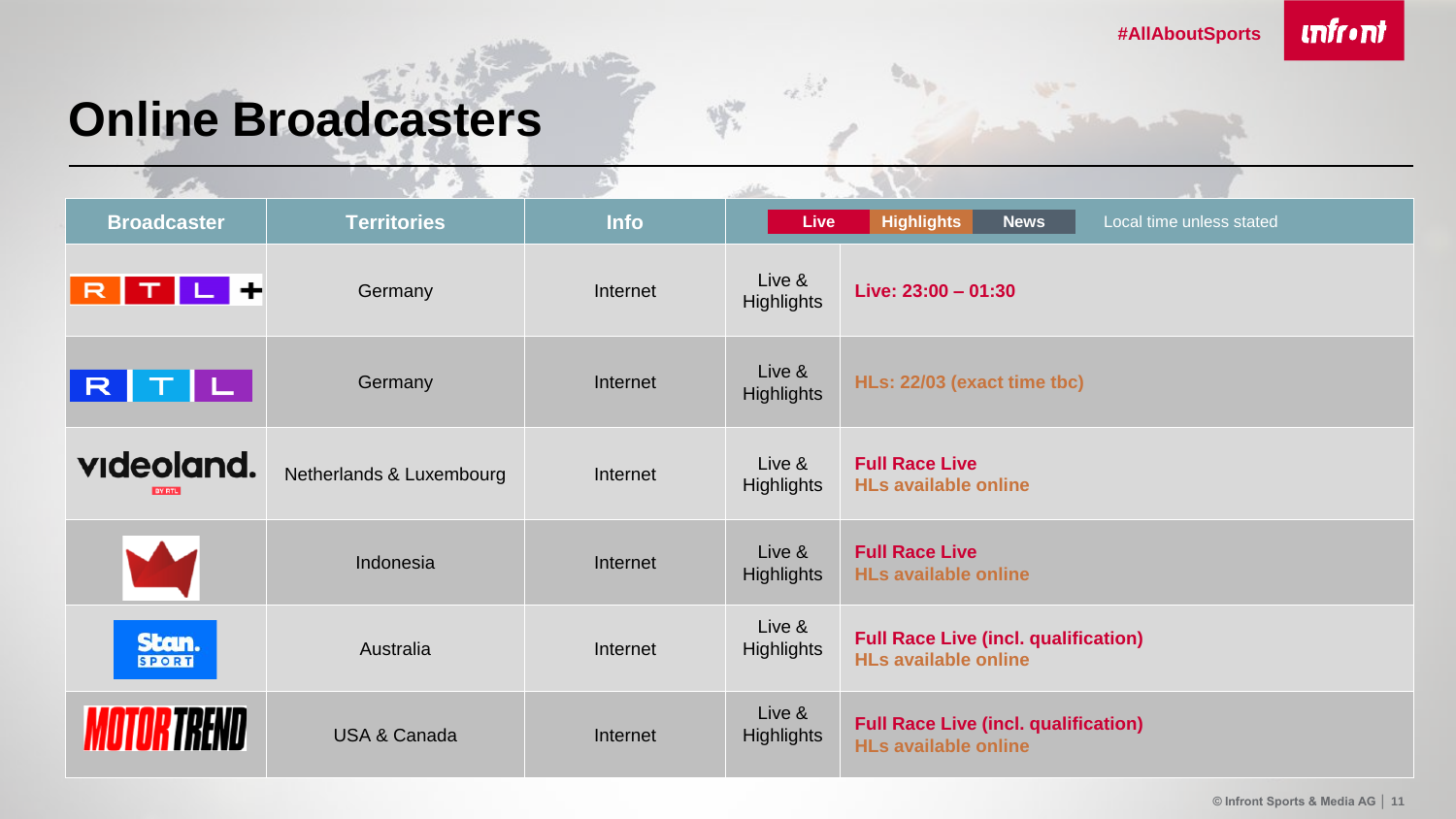

### **Online Broadcasters**

 $\mathcal{A}^{(2)}_{\alpha}$ 

| <b>Broadcaster</b> | <b>Territories</b>                                    | <b>Info</b>             | Live                        | <b>Highlights</b><br>Local time unless stated<br><b>News</b>             |
|--------------------|-------------------------------------------------------|-------------------------|-----------------------------|--------------------------------------------------------------------------|
| $ST \star R +$     | Central & South America &<br>Caribbean (excl. Mexico) | <b>OTT</b>              | Live &<br>Highlights        | <b>Full Race &amp; Qualification Live</b><br><b>HLs available online</b> |
| O motorsport.tv    | Pan-Europe, Pan-Asia-<br>Pacific and Pan-Africa       | Internet/OTT            | Live &<br><b>Highlights</b> | <b>Full Race Live</b><br><b>HLs available online</b>                     |
| $\mu$ EC           | Worldwide                                             | FIA WEC Official<br>App | Live &<br><b>Highlights</b> | <b>Full Race Live</b><br><b>HLs available online</b>                     |
|                    |                                                       |                         |                             |                                                                          |

 $\alpha$ 

 $\psi_{\lambda}^{\rm cr}$